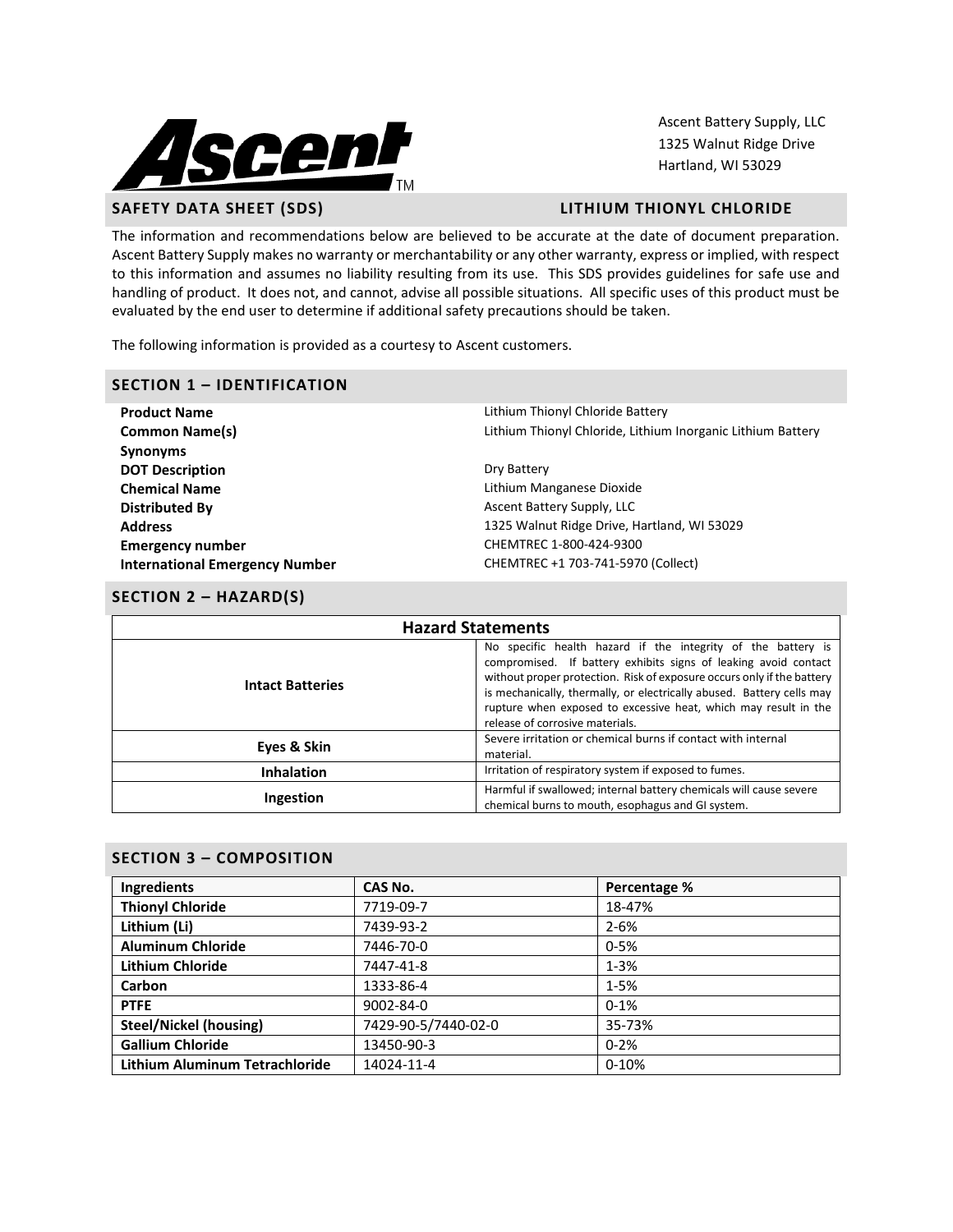| <b>SECTION 4 - FIRST AID MEASURES</b> |                                                                                                                                                                                                                                                                                                                                                                      |  |  |
|---------------------------------------|----------------------------------------------------------------------------------------------------------------------------------------------------------------------------------------------------------------------------------------------------------------------------------------------------------------------------------------------------------------------|--|--|
| <b>Eyes</b>                           | For exposure to internal chemicals: rinse immediately<br>with plenty of water for at least 15 minutes,<br>occasionally lifting the upper and lower eyelids. Check<br>for and remove contact lenses, if easily possible. Seek<br>medical attention immediately.                                                                                                       |  |  |
| <b>Skin</b>                           | For exposure to internal chemicals: flush immediately<br>with copious amounts of water for at least 15 minutes<br>while removing contaminated clothing and shoes.<br>Wash clothing and shoes before re-use. Seek medical<br>attention immediately.                                                                                                                   |  |  |
| <b>Inhalation</b>                     | For exposure to vapors of internal chemicals: Remove<br>from exposure and move to fresh air immediately.<br>Rinse mouth and nose with water. Do not use mouth-<br>to-mouth resuscitation. If breathing has ceased, apply<br>artificial respiration using oxygen and a suitable<br>mechanical device such as a bag and a mask. Seek<br>medical attention immediately. |  |  |
| Ingestion                             | Do not induce vomiting. Do not give anything by<br>mouth to an unconscious person. Seek medical<br>attention immediately.                                                                                                                                                                                                                                            |  |  |

## **SECTION 5 – FIRE-FIGHTING MEASURES**

**Flash Point** – N/A

**Auto Ingestion** – No Data Available

**Extinguisher Media** - Class D dry chemical powder, sand is suitable; use cold water to prevent expansion of fire.

**Firefighter PPE** - Firefighters should wear fire-fighting suits with positive pressure self-contained breathing apparatus.

**Hazardous Properties and Combustion Products** - Cells or batteries may flame or leak potentially hazardous organic vapors if exposed to excessive heat or fire. Damaged or opened cells or batteries can result in rapid heating and the release of flammable vapors. Vapors may be heavier than air and may travel along the ground or be moved by ventilation to an ignition source and flash back. During water application, caution is advised as burning pieces of flammable particles may be ejected from the fire.

**Extinguishing Methods** - Promptly isolate the scene by removing all persons from the vicinity of the incident. No action should be taken involving personal risk without suitable training. Approach fire from upwind to avoid hazardous vapors. Move containers from fire area if this can be done without risk. Prevent run-off from entering streams or drinking water supply. Do not re-enter scene until thoroughly ventilated.

## **SECTION 6 – ACCIDENTAL RELEASE MEASURES**

| <b>General Information</b> | $-$<br>ാല<br>70 - س<br>- 0<br>_____ |
|----------------------------|-------------------------------------|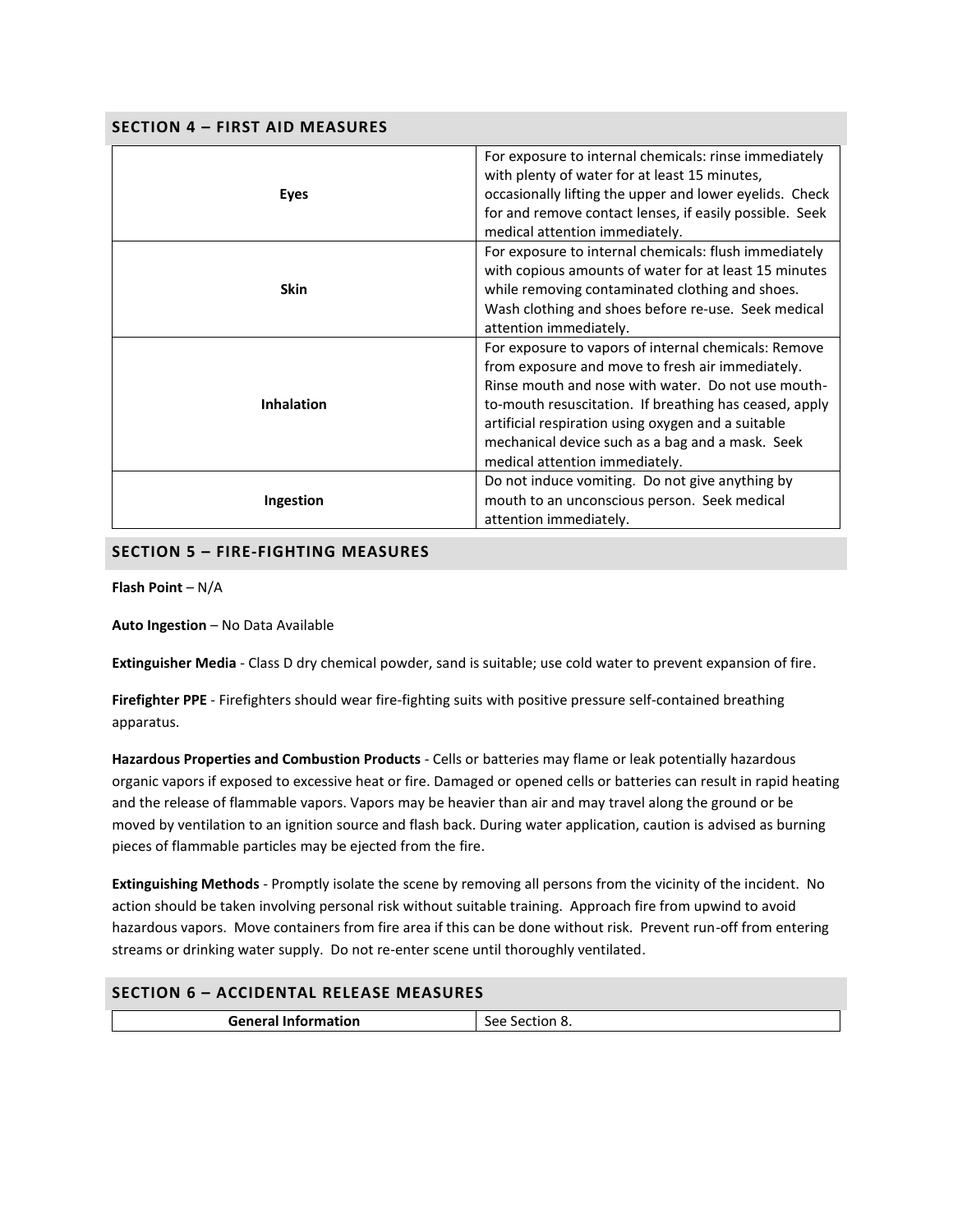| <b>Personal Safety Precautions</b> | No action should be taken involving personal risk<br>without suitable training. Review Sections 5 and 7<br>before proceeding with spill clean-up. Use proper PPE<br>as indicated in Section 8. Ventilate area adequately. If<br>electrolyte leaks or spills, do not touch or walk<br>through the spill material. |
|------------------------------------|------------------------------------------------------------------------------------------------------------------------------------------------------------------------------------------------------------------------------------------------------------------------------------------------------------------|
| <b>Environmental Protection</b>    | In the event of battery rupture, capture all released<br>material in a plastic lined container. Chalk, lime<br>powder, or Vermiculite may be added. Dispose of the<br>container in accordance with local laws and<br>regulations. Do not allow leached substances to seep<br>into the earth or waterways.        |
| <b>Cleaning/Collecting</b>         | Pack the battery, including all battery materials, as<br>described above. Clean the affected area with water<br>(diluted acetic acid may also be helpful).                                                                                                                                                       |

### **SECTION 7 – HANDLING AND STORAGE**

**Precautions to be Taken when Handling and Storing** - Do not charge, short-circuit, disassemble, deform, heat above 100°C, or incinerate. Do not stack or combine with other types of batteries. Do not store on or near conductive surfaces. Do not mix old and new batteries. Store batteries in well-ventilated, dry, and cool conditions. Keep away from moisture of any kind. Do not store near a heat source or hot air flow.

**Other Precautions** - Do not store in direct sunlight. Do not allow packaging materials to become wet.

## **SECTION 8 – EXPOSURE/PERSONAL PROTECTION**

**PPE: Facilities** - Facilities storing or utilizing this product should be equipped with an eyewash station and safety shower.

**PPE: Eyes** - Under normal use, no protection is required. Safety glasses and/or face shield should be used in the event of leakage or battery case rupture.

**PPE: Clothing** - Under normal use, no special clothing is required. Gloves, boots, apron or other protective clothing should be used in the event of leakage or battery case rupture.

**PPE: Respiration** - Under normal conditions, no special gear is required. Use appropriate respirator if excessive airborne dust or mist concentrations are present.

| SECTION 5 - PHTSICAL/CHEMICAL PROPERTIES |                  |                         |           |
|------------------------------------------|------------------|-------------------------|-----------|
| Appearance                               | Cylindrical      | <b>Melting Point</b>    | NA        |
| <b>Physical State</b>                    | Solid            | <b>Vapor Pressure</b>   | <b>NA</b> |
| Odor                                     | <b>Odorless</b>  | <b>Vapor Density</b>    | <b>NA</b> |
| <b>Boiling Point</b>                     | ΝA               | <b>Relative Density</b> | <b>NA</b> |
| <b>Solubility in Water</b>               | <b>Insoluble</b> |                         |           |

## **SECTION 9 – PHYSICAL/CHEMICAL PROPERTIES**

## **SECTION 10 – STABILITY & REACTIVITY**

**Chemical Stability** - Stable under normal conditions and handling. May rupture violently when heated above 150°C.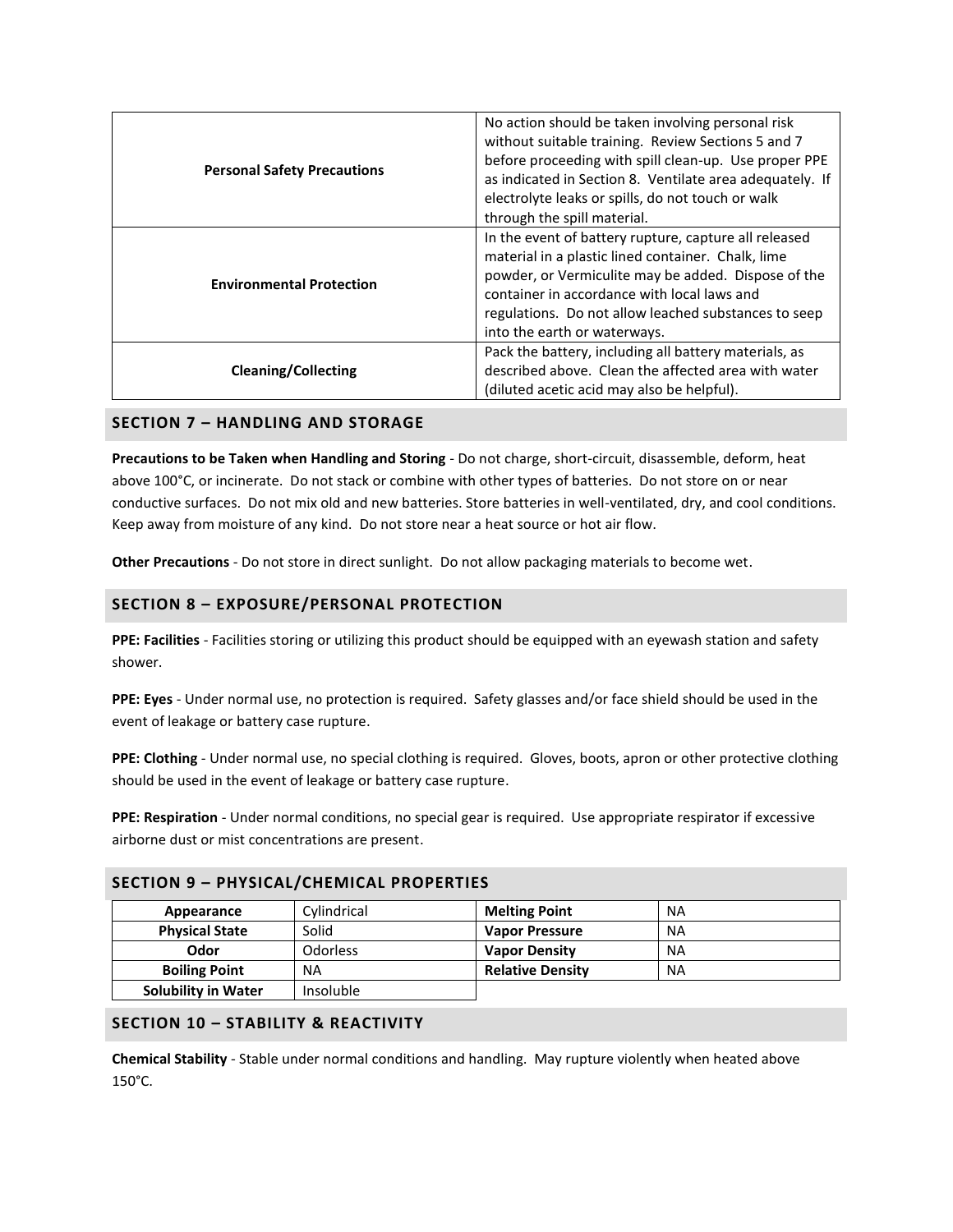**Hazardous Reaction Conditions:** External short circuit, crushing, high temperature, open flames, incompatible material contact, direct sunlight, and high humidity may case heat generation and ignition or fire.

**Material Incompatibility -** Not compatible with conductive materials, water, seawater, strong oxidizers, and acids.

#### **SECTION 11 – TOXICOLOGICAL INFORMATION**

**Relevant Toxicological Limits: Toxicity**

**Thionyl Chloride**: Inhalation, Rat, LC<sub>50</sub>: 500 ppm/1H **Lithium Metal**: Local exposure may cause thermal/chemical burns on skin or in eyes. No established C, STEL, TWA, or IDLH limits. **Aluminum Chloride**: Not classified as a human carcinogen **Lithium Chloride**: Respirable fraction: TWA = 5 mg/m3

#### **SECTION 12 – ECOLOGICAL INFORMATION**

Discarded batteries may be harmful to the environment. These batteries do not contain mercury (Hg), cadmium (Cd), or other heavy metals.

#### **SECTION 13 – DISPOSAL**

To prevent short circuit, prior to disposal, terminals should be taped and/or capped with a protective insulting material. Disposal of large quantities of Lithium batteries or cells may be subject to Local, State or Federal regulations. Consult your Local, State and Federal regulations regarding disposal of these batteries. Do not incinerate.

#### **SECTION 14 – TRANSPORT**

This product complies with the UN Recommendations on the Transport of Dangerous Goods; IATA Dangerous Goods regulations, and applicable U.S. DOT regulations for the safe transport of Lithium Metal Batteries.

This product has been tested under the provisions of the UN Manual of Tests and Criteria, Part III, sub-section 38.3 and is classified as a non-dangerous good.

#### **Air transport:**

IATA-DGR Packaging Instruction 968, Section IB - it may be transported as Class 9 Dangerous Goods but without using packing group II packaging when it complies with all requirements of the transport conditions of Section IB.

#### **Sea transport:**

IMDG Code Special provision 188 - permitted to transport as Exempted Dangerous Goods when in compliance with shipping conditions:

UN3090 – Lithium metal batteries

UN3091 – Lithium metal batteries contained in or packed with equipment

#### **Land transport:**

DOT Code of Federal Regulations (USA) DOT 49 CFR